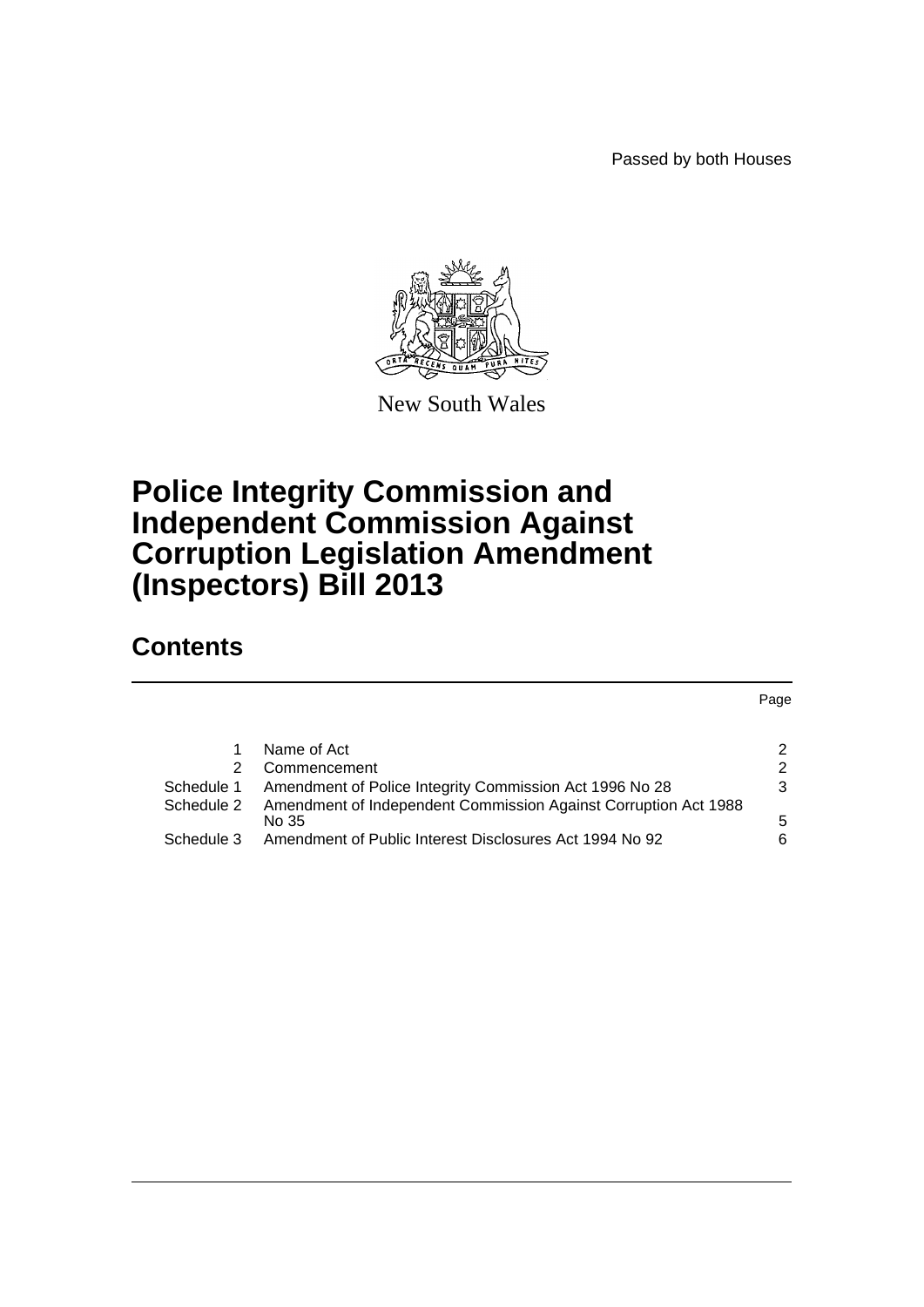*I certify that this public bill, which originated in the Legislative Assembly, has finally passed the Legislative Council and the Legislative Assembly of New South Wales.*

> *Clerk of the Legislative Assembly. Legislative Assembly, Sydney, , 2013*



New South Wales

# **Police Integrity Commission and Independent Commission Against Corruption Legislation Amendment (Inspectors) Bill 2013**

Act No , 2013

An Act to amend the *Police Integrity Commission Act 1996* and *Independent Commission Against Corruption Act 1988* with respect to Inspectors and Assistant Inspectors; and for other purposes.

*I have examined this bill and find it to correspond in all respects with the bill as finally passed by both Houses.*

*Assistant Speaker of the Legislative Assembly.*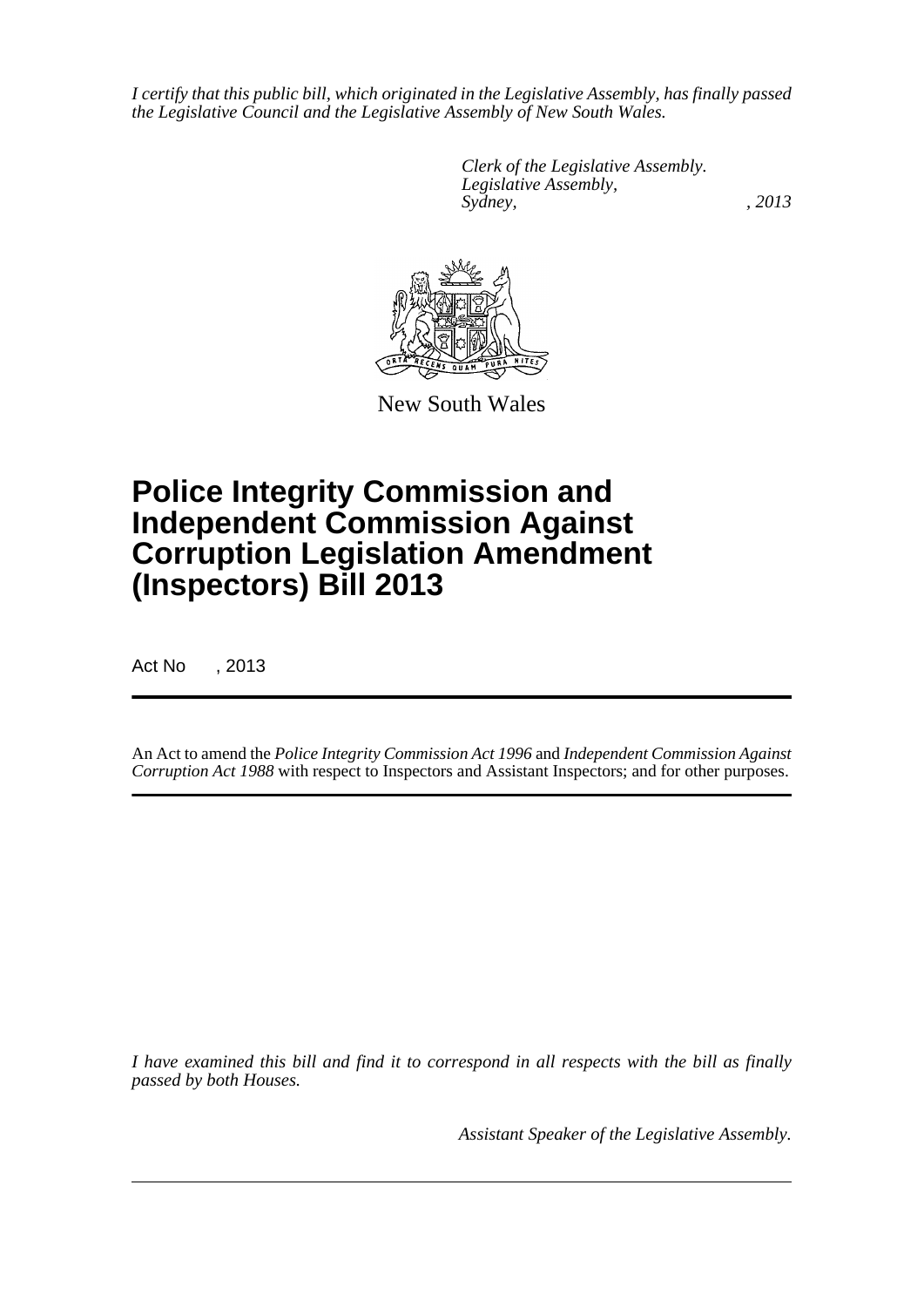Police Integrity Commission and Independent Commission Against Corruption Legislation Amendment (Inspectors) Bill 2013 [NSW]

#### <span id="page-2-0"></span>**The Legislature of New South Wales enacts:**

#### **1 Name of Act**

This Act is the *Police Integrity Commission and Independent Commission Against Corruption Legislation Amendment (Inspectors) Act 2013*.

#### <span id="page-2-1"></span>**2 Commencement**

This Act commences on the date of assent to this Act.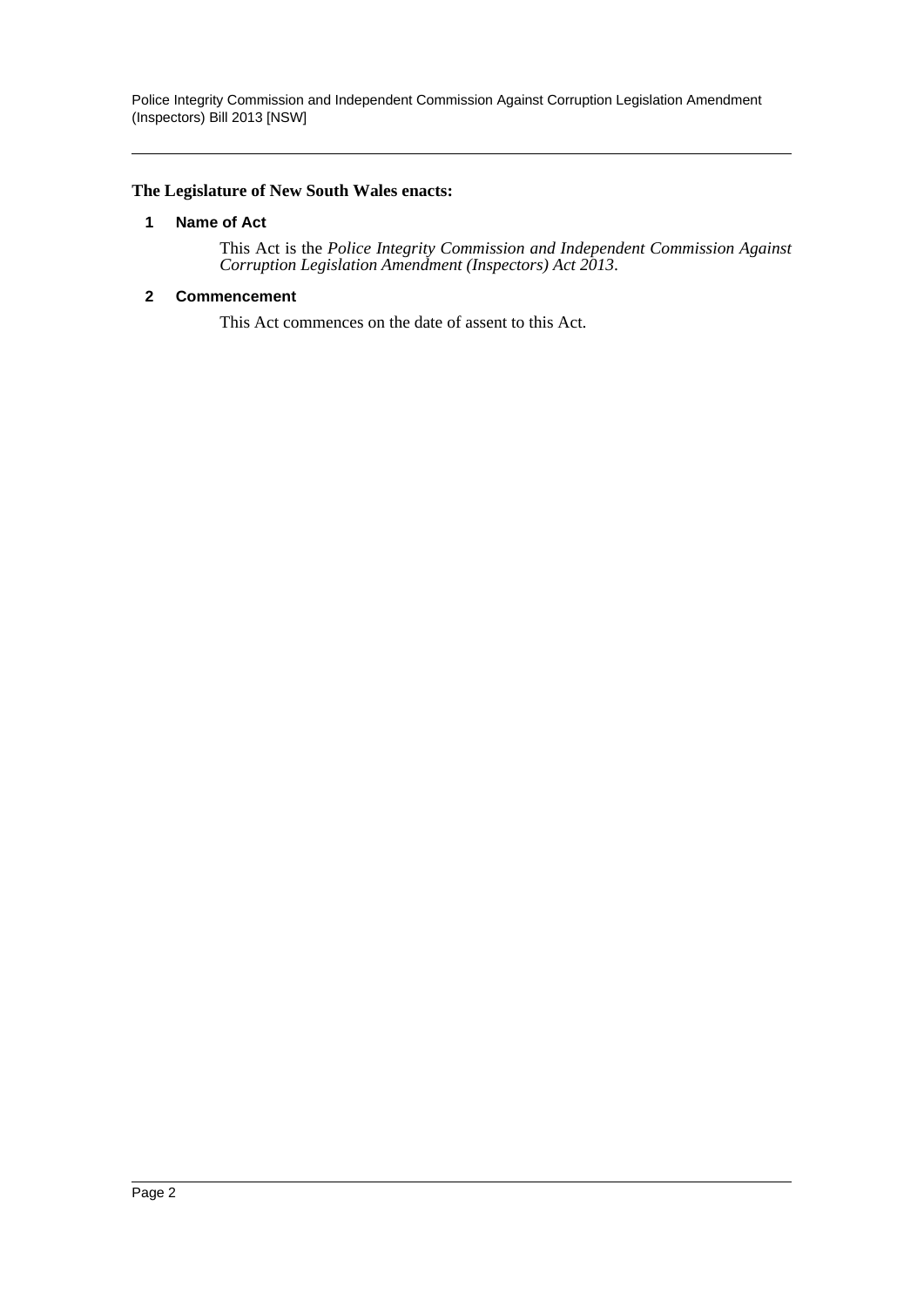Police Integrity Commission and Independent Commission Against Corruption Legislation Amendment (Inspectors) Bill 2013 [NSW] Schedule 1 Amendment of Police Integrity Commission Act 1996 No 28

### <span id="page-3-0"></span>**Schedule 1 Amendment of Police Integrity Commission Act 1996 No 28**

#### **[1] Section 4 Definitions**

Insert in alphabetical order in section 4 (1):

*Assistant Inspector* means an Assistant Inspector of the Police Integrity Commission, appointed under this Act.

#### **[2] Sections 88A and 88B**

Insert after section 88:

#### **88A Assistant Inspector**

- (1) The Governor may, with the concurrence of the Inspector, appoint an Assistant Inspector of the Police Integrity Commission.
- (2) An Assistant Inspector may, to the extent to which he or she is directed by the Inspector to do so, exercise any function of the Inspector and for that purpose is taken to be the Inspector.

#### **88B Dual appointments**

A person may hold both the office of Inspector or Assistant Inspector and the office of Inspector or Assistant Inspector of the Independent Commission Against Corruption at the same time.

#### **[3] Section 125 Relationship with Ombudsman regarding conduct of PIC**

Omit "cannot" from section 125 (2). Insert instead "can".

#### **[4] Section 126 Relationship with ICAC regarding conduct of PIC**

Omit "can" from section 126 (2). Insert instead "cannot".

#### **[5] Schedule 2, heading**

Insert "**and Assistant Inspector**" after "**Inspector**".

#### **[6] Schedule 2, clause 1A**

Insert before clause 1:

#### **1A References to Inspector include references to Assistant Inspector**

A reference in this Schedule to the Inspector is taken to include a reference to an Assistant Inspector, except:

- (a) in clauses 8 and 10, and
- (b) as may be provided by the regulations.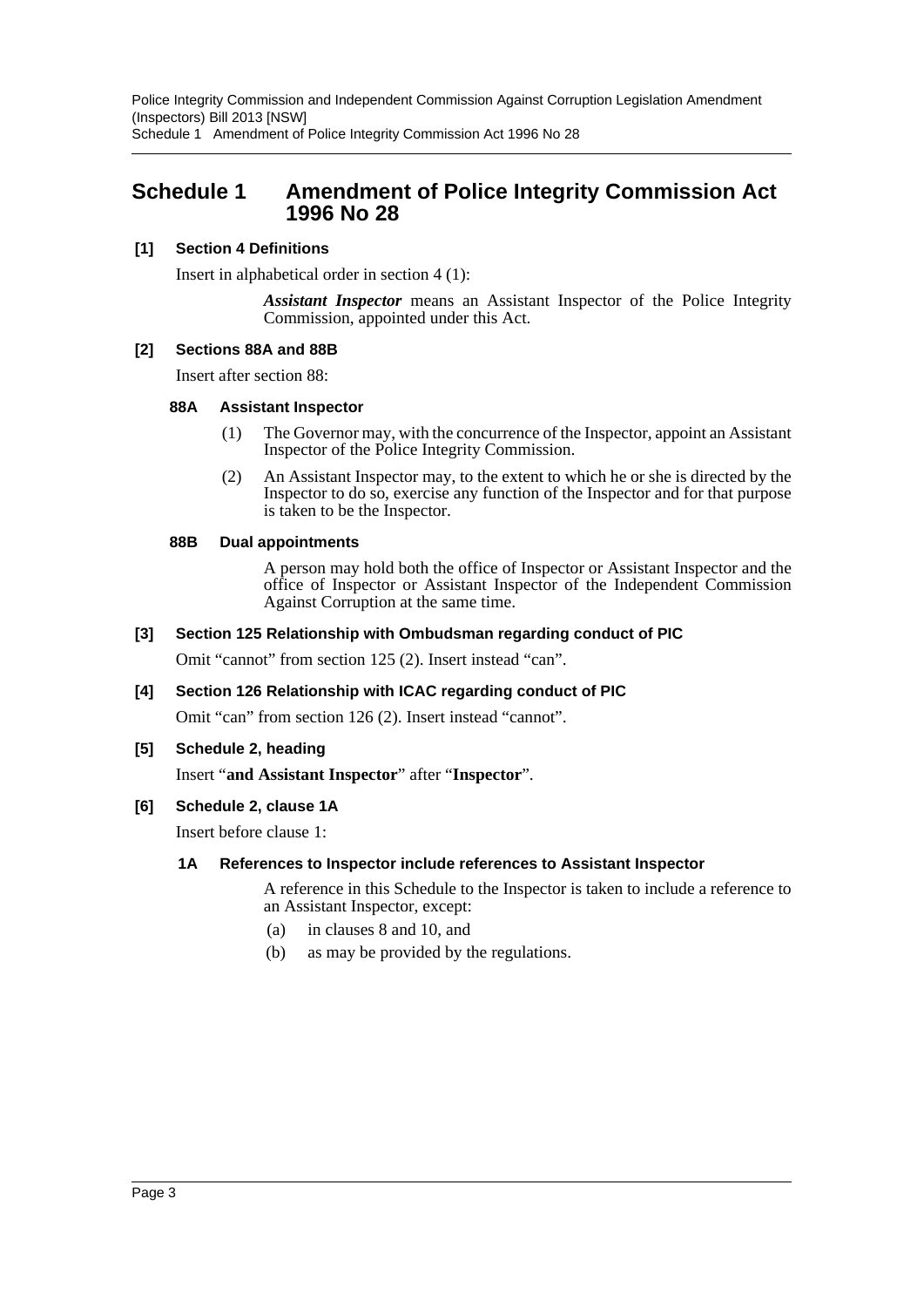# **[7] Schedule 3 Savings, transitional and other provisions**

Insert after Part 12:

## **Part 13 Provision consequent on enactment of Police Integrity Commission and Independent Commission Against Corruption Legislation Amendment (Inspectors) Act 2013**

#### **24 Relationship with Ombudsman concerning conduct of Inspector or officer of Inspector**

Section 125 (2), as amended by the *Police Integrity Commission and Independent Commission Against Corruption Legislation Amendment (Inspectors) Act 2013*, extends to conduct of the Inspector or an officer of the Inspector occurring before the commencement of that amendment.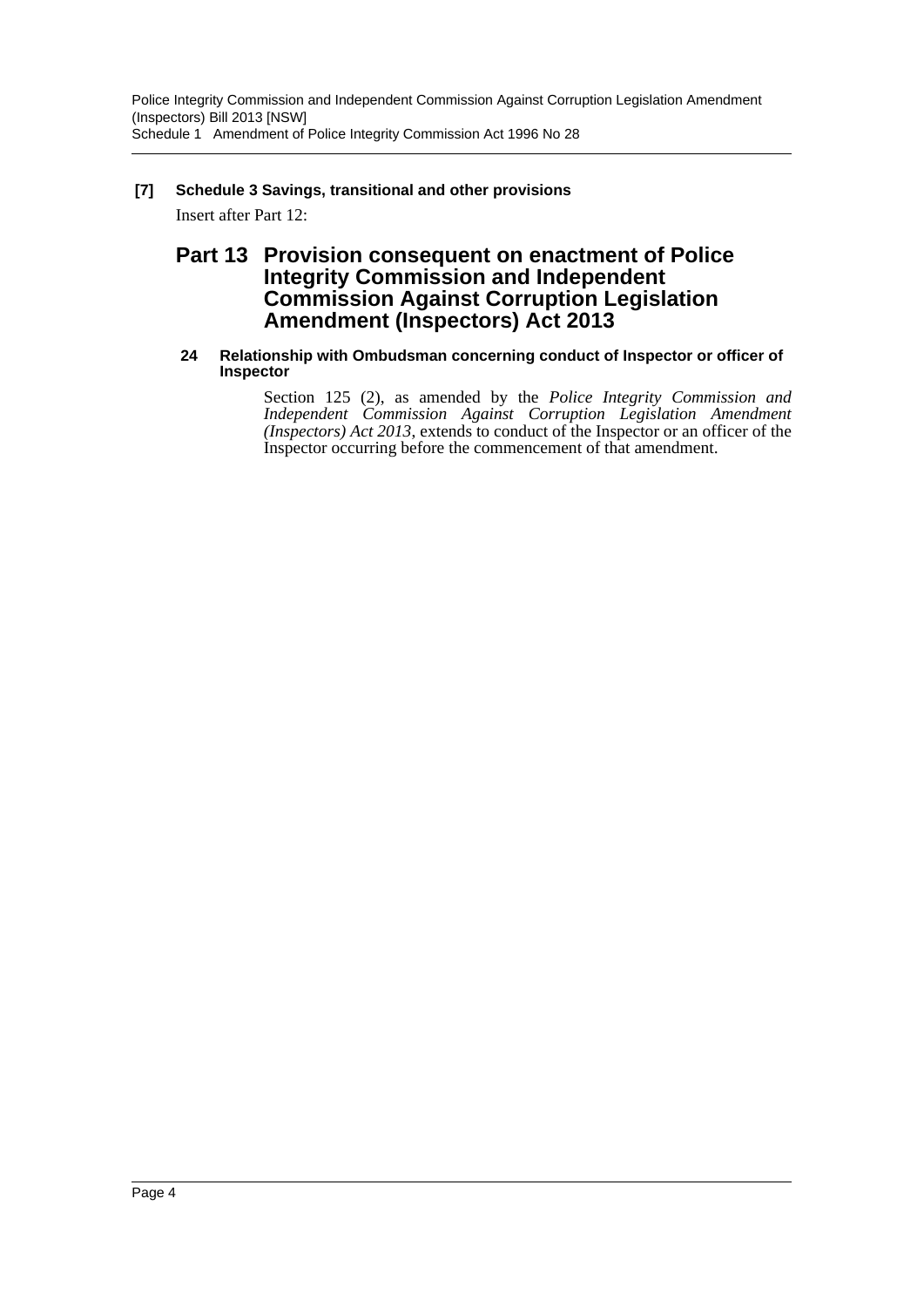Police Integrity Commission and Independent Commission Against Corruption Legislation Amendment (Inspectors) Bill 2013 [NSW] Schedule 2 Amendment of Independent Commission Against Corruption Act 1988 No 35

## <span id="page-5-0"></span>**Schedule 2 Amendment of Independent Commission Against Corruption Act 1988 No 35**

#### **[1] Section 3 Definitions**

Insert in alphabetical order in section 3 (1):

*Assistant Inspector* means an Assistant Inspector of the Independent Commission Against Corruption, appointed under this Act.

#### **[2] Sections 57AA and 57AB**

Insert after section 57A:

#### **57AA Assistant Inspector**

- (1) The Governor may, with the concurrence of the Inspector, appoint an Assistant Inspector of the Independent Commission Against Corruption.
- (2) An Assistant Inspector may, to the extent to which he or she is directed by the Inspector to do so, exercise any function of the Inspector and for that purpose is taken to be the Inspector.

#### **57AB Dual appointments**

A person may hold both the office of Inspector or Assistant Inspector and the office of Inspector or Assistant Inspector of the Police Integrity Commission at the same time.

#### **[3] Schedule 1A, heading**

Insert "**and Assistant Inspector**" after "**Inspector**".

#### **[4] Schedule 1A, clause 1A**

Insert before clause 1:

#### **1A References to Inspector include references to Assistant Inspector**

A reference in this Schedule to the Inspector is taken to include a reference to an Assistant Inspector, except:

- (a) in clauses 8 and 10, and
- (b) as may be provided by the regulations.